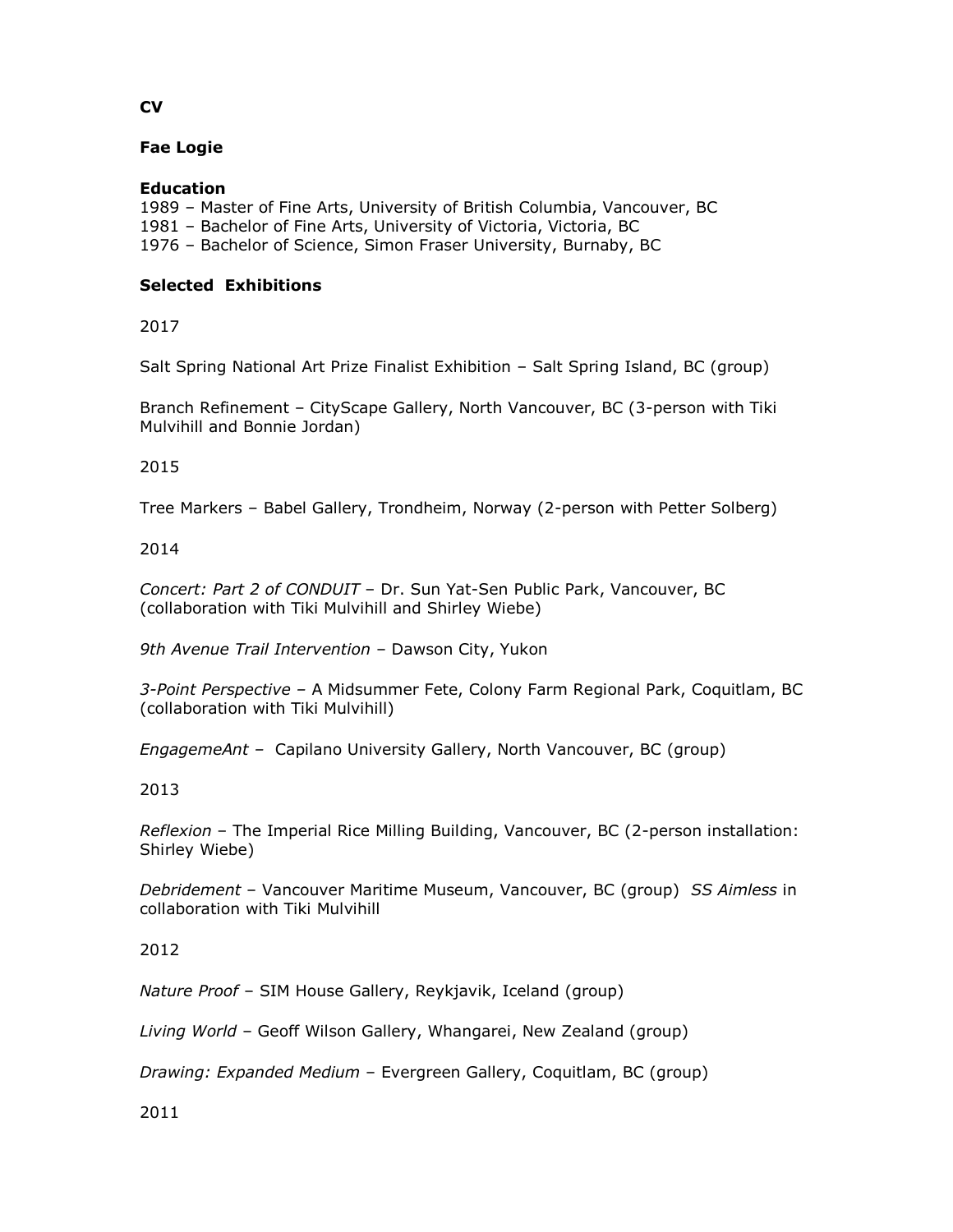*Art IS(LAND)* – Granville Island Outdoor exhibition in conjunction with the Fringe Festival (group), Vancouver, BC

*New Directions in Drawing*, Emily Carr University of Art + Design (on-line exhibit), Vancouver, BC

### 2010

*document l a local global* – ('Flotsam Jetsam': In collaboration with Tiki Mulvihill), Shakespeare Gallery, King's Lynn, UK (group)

#### 2009

*At a Distance:Dawn Chorus* – Bird Room Gallery, Valentine Mansion, London, UK (In collaboration with Anne Eggebert)

*Faeble* – Capilano University Gallery, North Vancouver, BC (In collaboration with Tiki Mulvihill, Sharon Kallis, Merrell Gerber)

2007

*Vancouver Insight* – Shakespeare Gallery, King's Lynn, UK (4-person: Dana Claxton, Scott MacFarland and my name is scot) Curator: Liz Falconbridge

#### 2006

*drift drag* – Hamilton Artists Inc., Hamilton, ON (solo)

Correspondence – Other Gallery, Banff Centre, Banff, AB (2-person: Cathi Jefferson)

#### 2005

*Two Forests* – Geoff Wilson Gallery, Whangarei, New Zealand (solo)

*25 Years/25 Artists* – Richmond Art Gallery, Richmond, BC Curator: Connie Corry (group)

*Track* – Railway Street Alley, Vancouver (group)

2004

*Volitional landscape:a transformation* – Open Space Gallery, Victoria, BC (3-person: Ralph Stanbridge and Ken Jeannotte) Curators: Ali Donnelly and Jessie Lacayo

#### 2003

*Life Below:Landscapes* – Alternator Gallery for Contemporary Art, Kelowna, BC (project room) (solo)

### 2002

*Tidal Friction* – grunt gallery, Vancouver, BC (solo)

*Wishing Whale* – Gallery 44 Centre for Contemporary Photography, Toronto, ON (solo)

#### 2001

*Artropolis 2001*– CBC Building, Vancouver, BC (group)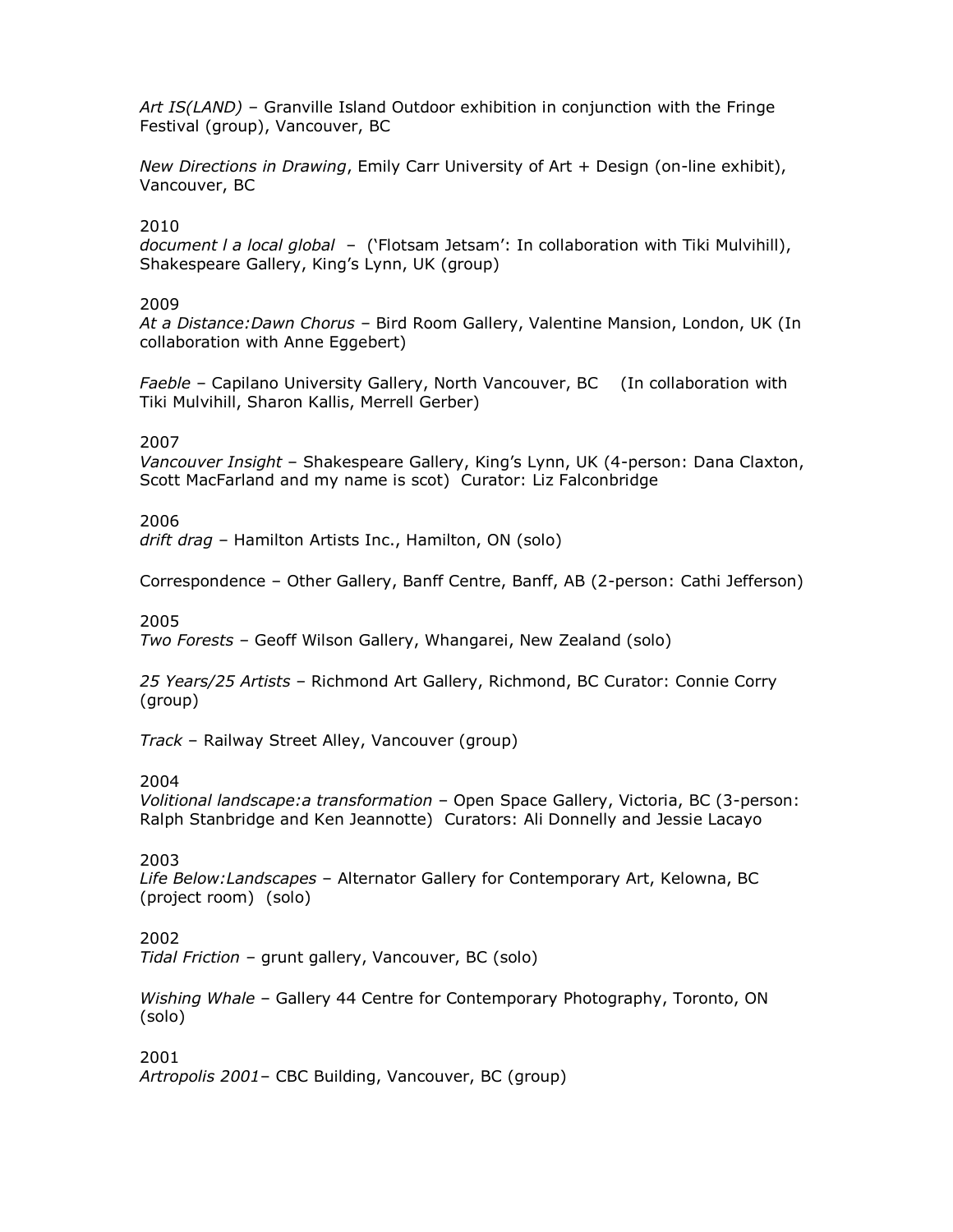1999 *Dredge* – Gulf of Georgia Cannery, Steveston, BC (installation)

1997

*Anniversary Show* – The Photographers Gallery, Saskatoon, SK (group) 1996 *Traces/a Web* – Richmond Art Gallery, Richmond, BC (solo)

1995

*Traces/a Web* – The Photographers Gallery, Saskatoon, SK (solo)

1994

*Traces/a Web* – Gallery 44 Centre for Contemporary Photography, Toronto, ON (solo)

1993

*Artropolis 93* – Woodwards Building, Vancouver, BC (group)

1991

*By Hand* – Gallery 44 Centre for Contemporary Photography, Toronto, ON (3 person: Patrick Traer and Lorna Mills) Curator: April Hickox

1989

*The Living Space* – A.M.S. Gallery, University of British Columbia, Vancouver, BC (solo) and Centre Eye Gallery, Calgary, AB (solo)

1988

*Figures* – Douglas College Gallery, New Wesminster, BC (solo)

1987

*Basement Series* – Pitt International Gallery, Vancouver, BC (solo)

1986

*Figures* – grunt gallery, Vancouver, BC (solo)

1985

*Monuments* – X-changes Artists' Gallery, Victoria, BC (solo)

1984

*Flora* – Richmond Art Gallery, Richmond, BC (solo)

**Images of older work at:** "The CCCA Canadian Art Database": [http://ccca.concordia.ca/artists/Fae\\_Logie](http://ccca.concordia.ca/artists/Fae_Logie)

# **Public Art Commissions**

'Journey' – permanent sculptural installation on the Noons Creek Bridge, Port Moody. BC 2010: In collaboration with Rainer Daniels.

# **Art Awards and Grants**

2007 – Canada Council Travel Grant – International 2006 – B.C. Cultural Services Branch, Mid-career Grant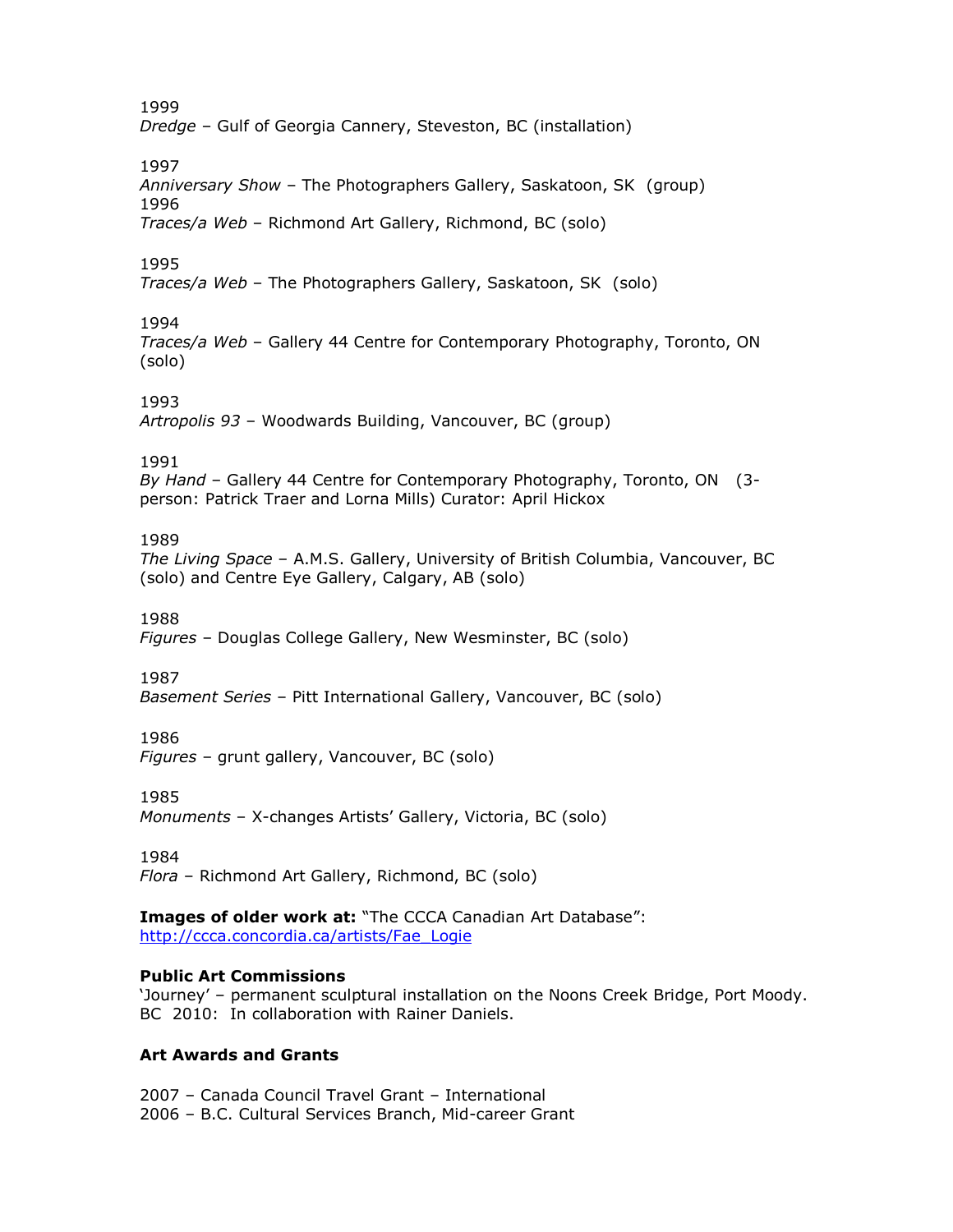- 2002 B.C. Cultural Services Branch, Project Assistance Grant
- 2002 Canada Council Creation/Production Grant, Visual Arts
- 2001 Vancouver Foundation, Visual Art Development Award
- 2000 Canada Council Creation/Production Grant, Visual Arts
- 1996 B.C. Cultural Services Branch, Project Assistance Grant
- 1991 Canada Council Project Grant, Photography
- 1991 B.C. Cultural Services Branch, Project Assistance Grant
- 1990 Barbara Spohr Endowment Grant, Photography, Banff
- 1990 B.C. Cultural Services Branch, Development Grant
- 1989 University of British Columbia, Summer Fellowship
- 1987 B.C. Binning Memorial Fellowship, UBC

### **Art Residences and Related Experience**

- 2012 SIM Artist Residency, Reykjavik, Iceland
- 2009 Banff Centre for the Arts, Banff, AB Visual Arts
- 2009 Landscape as Muse V, 291 Film Company Inc., Clayoquot Sd., BC
- 2006 Banff Centre for the Arts, Banff, AB Sculpture
- 2005 Northland Polytechnic Visual Arts Dept., Whangarei, NZ
- 1996 Banff Centre for the Arts, Banff, AB Photography
- 1980 Banff Centre for the Arts, Banff, AB Visual Arts

### **Selected Bibliography**

Liz Falconbridge, "Vancouver Insight", Exhibition monograph, King's Lynn Arts Centre, UK, 2007

Douglas Drake, "drift drag", Exhibition monograph, Hamilton Artists Inc., 2006

Vaughan Gunson,"Correspondences Between Two Forests", Review in The Northern Advocate, Whangareii, New Zealand, December 2005

Corrine Corry, Rag 25/25, Exhibition catalogue, Richmond Art Gallery, 2005

Ali Donnelly, "Volitional Landscape: a transformation", Exhibition monograph, Open Space, 2004

Deborah Proskow, "Life Below: Landscapes Beneath Consciousness", Exhibition monograph, Alternator Gallery for Contemporary Art, 2003

Randy Lee Cutler, "Between Here and There: Fae Logie's Tidal Friction", Exhibition essay, 2002. Reprinted in Blackflash (19.4 Fall 2002) p.33 – 39

Peter Goddard, "Wishing Whale", Review in The Toronto Star 'Arts', Jan. 12/02

Artropolis 2001, Celebrating Contemporary BC Visual Art. Exhibition catalogue.